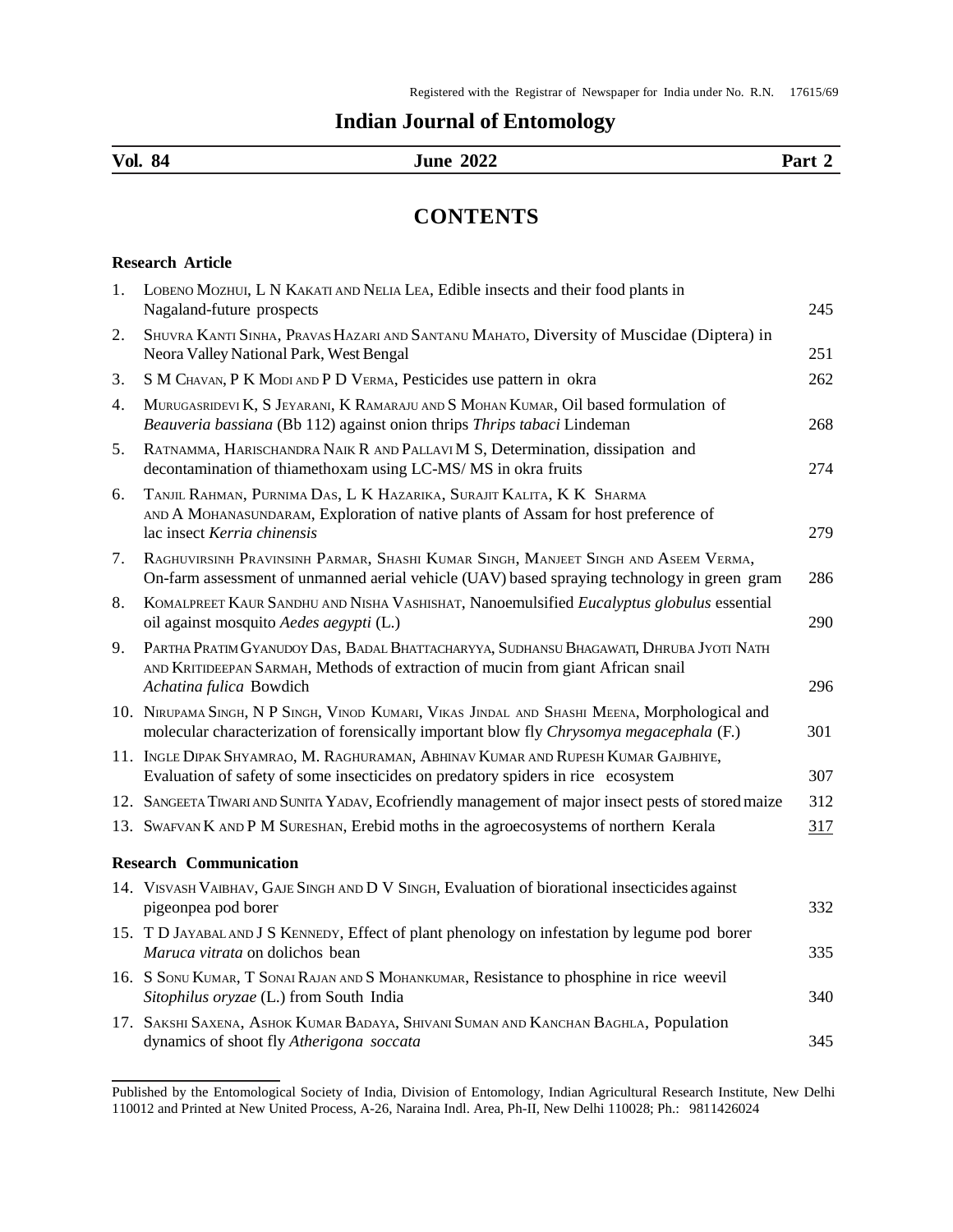| 18. RAM KUMAR AND P P SINGH, Efficacy of certain insecticides against Bemisia tabaci (Gennadius)<br>in okra                                                                                            | 348 |
|--------------------------------------------------------------------------------------------------------------------------------------------------------------------------------------------------------|-----|
| 19. SUCHISMITA BALABANTARAY AND S M A MANDAL, Effect of short-term cold storage of pupae and<br>parasitization efficiency of egg parasitoid Trichogramma chilonis (Ishii)                              | 350 |
| 20. SHIVANI SUMAN, A K BADAYA, SAKSHI SAXENA, NAVEEN AND NISHIKANT YADAV, Population dynamics<br>of major sucking pests of okra                                                                        | 353 |
| 21. RAJWINDER KAUR, MANMEET BRAR BHULLAR, D R SHARMA, P K ARORA AND PARAMJIT KAUR, Seasonal<br>incidence of mites on kinnow in Punjab                                                                  | 356 |
| 22. SAKSHI SAXENA, A K BADAYA, SHIVANI SUMAN, NISHIKANT YADAV, NAVEEN AND KANCHAN BAGHLA,<br>Damage potential and management of sorghum shoot fly Atherigona soccata on sorghum with<br>seed treatment | 360 |
| 23. K NISHANTHINI AND M KANDIBANE, Efficacy of botanical extracts against rice<br>stem borer Scirpophaga incertulas (Walker)                                                                           | 363 |
| 24. N ANANDHABHAIRAVI, M SHANTHI, C CHINNIAH, R GEETHA AND S VELLAIKUMAR, Efficacy of hexane<br>extracts of some plants against rice weevil Sitophilus oryzae (L.) in stored maize                     | 368 |
| 25. SUBHASH KATARE, POONAM JASROTIA, JAYANT YADAV AND M S SAHARAN, Efficacy of sulfoxaflor<br>12% SC against aphids complex and Coccinella septempunctata L. in wheat                                  | 373 |
| 26. RADHA KORANGA, R S CHANDEL AND VASU MEHTA, Laboratory evaluation of some insecticides<br>against adults of Brahmina coriacea (Hope)                                                                | 377 |
| 27. PRINCE MAHORE, A K BHOWMICK, MITESH MAKWANA AND KULDEEP SHARMA, Evaluation of mungbean<br>genotypes against major insect pests                                                                     | 380 |
| 28. S RAMESH, S MANISEGARAN, K SURESH AND P SARAVANA PANDIAN, Efficacy of plant products<br>against larvae of greater wax moth Galleria mellonella L.                                                  | 384 |
| 29. ANAND HARSHANA, Report on Gynaikothrips uzeli (Zimmermann) (Thysanoptera: Phlaeothripidae)<br>from Delhi                                                                                           | 387 |
| 30. G MADHU VANDHI, B USHARANI, K SURESH, C RAJAMANICKAM <sup>1</sup> AND K SUJATHA, Pollinator<br>diversity and foraging behaviour of insect pollinators in coriander                                 | 391 |
| 31. KIRANAMAYA PRADHAN, M. BHEEMANNA, PRIYANKA NAYAK AND RAMESH M MARADI, Biology of<br>diapausing population of pink bollworm Pectinophora gossypiella (Saunders)                                     | 395 |
| 32. K SURESH, Biointensive management of tea mosquito bug <i>Helopeltis</i> spp. in moringa                                                                                                            | 399 |
| 33. H S RANDHAWA, R S CHANDI, AMANDEEP KAUR AND DAMANPREET, Management of onion thrips<br>Thrips tabaci Lindeman                                                                                       | 402 |
| 34. GAUTAM CHAKRABORTY, AYAN DAS AND SHANOWLY MONDAL (GHOSH), Efficacy of a new combination<br>insecticide against rice brown planthopper Nilaparvata lugens (Stal)                                    | 405 |
| 35. M SONOWAL BORA, M KANWAT, H KALITA, D SASMAL, A RAHMAN AND B. NGANGOM, Diversity of<br>insects in pulses at Arunachal Pradesh                                                                      | 409 |
| 36. AMANDEEP KAUR AND RAVINDER SINGH CHANDI, Efficacy of insecticides against Earias spp. on okra                                                                                                      | 412 |
| 37. ABUL FAIZ AND REZINA AHMED, Leaf extract of some plants in biointensive management of<br>insect pests on black gram                                                                                | 415 |
| 38. M SONOWAL BORA, M K DEKA AND S S BORA, Foraging behaviour of some syrphid flies on mango                                                                                                           | 418 |
| 39. SUMIT KUMAR, VIJAY BHARTI, VIRENDER KUMAR RANA AND AJAY SHARMA, Seasonal incidence and<br>management of harar borer Dichocrocis sp.                                                                | 421 |
| 40. JOGINDER SINGH AND SANGITA SHARMA, Efficacy of phosmet against woolly apple aphid<br>Eriosoma lanigerum (Hausmann)                                                                                 | 423 |
| 41. DINESH SWAMI AND B L JAT, Evaluation of coriander genotypes for resistance to coriander aphid<br>Hyadaphis coriandri (Das)                                                                         | 426 |